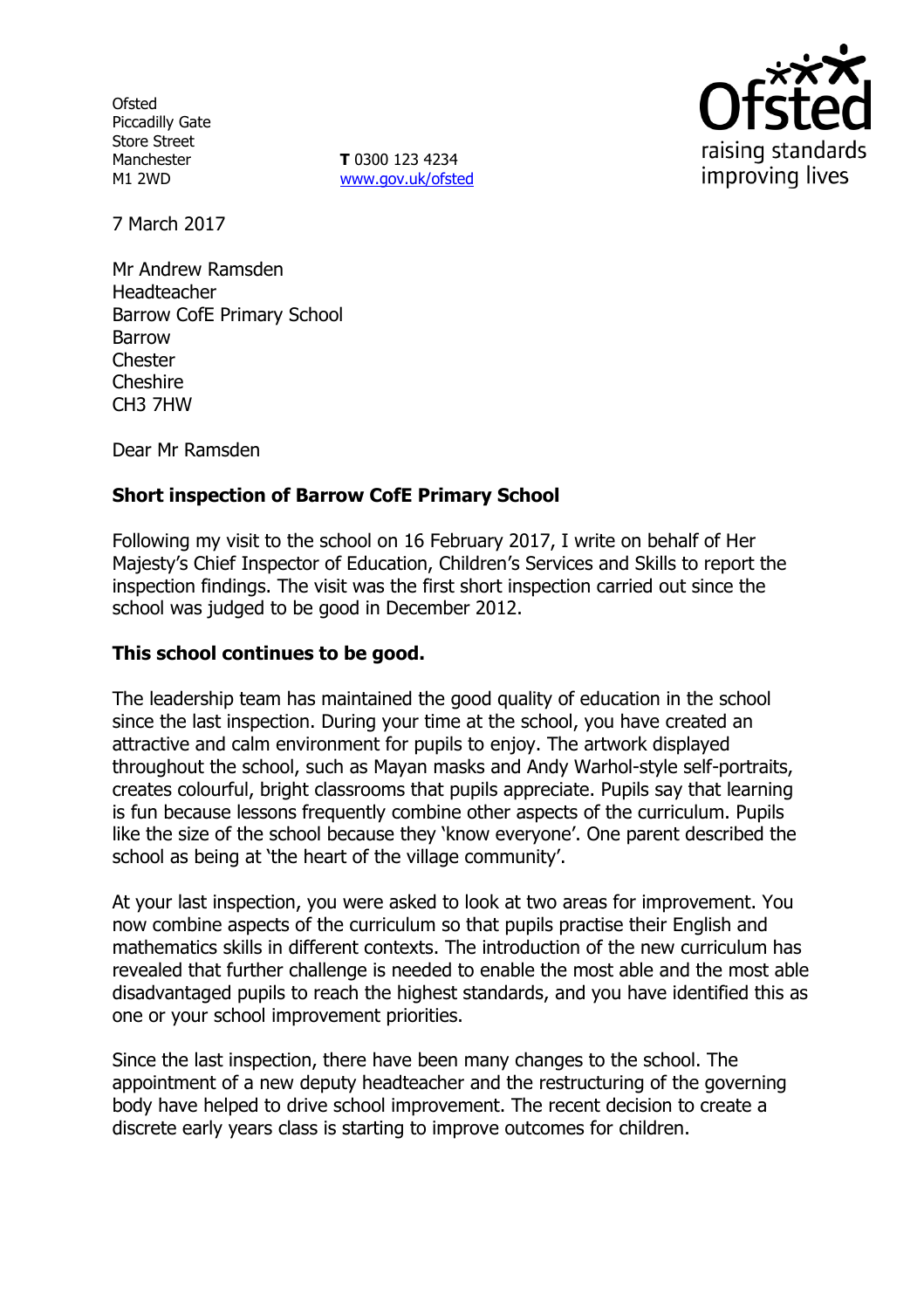

### **Safeguarding is effective.**

Safeguarding is well led and managed. You have ensured that all safeguarding arrangements are fit for purpose and records are detailed and of high quality. Vulnerable pupils are supported well by school staff, who have a very good knowledge of each pupil in their care. All staff are trained regularly on safeguarding matters and they are up to date with the latest legislation. You have created a culture in school where pupils feel safe and they believe that they can turn to any member of staff to share their concerns.

### **Inspection findings**

- We agreed the inspection would focus on a number of key lines of enguiry. The first of these reviewed the challenge of the most able and the most able disadvantaged pupils. The progress of pupils currently in the school is good. This is reflected in pupils' English and mathematics books. Pupils show strong progress when they are able to explain their thinking; for example, in one Year 3 and 4 lesson, pupils explained the concepts of evaporation, condensation and the changing state of molecules from gas to liquid. This level of challenge, however, is not evident in other classes. Not all teachers have adjusted to the levels required of the new curriculum and the work does not stretch these pupils' thinking. Although few girls achieved the highest standards in English and mathematics at the end of Year 2 and Year 6, there is little difference between the work of the most able girls and the most able boys. However, these pupils feel they can achieve more, and parents, while commending the school for the effective support that it provides to pupils, agreed that they would like to see more challenge in the work for their children.
- The second key line of enquiry reviewed the attendance of pupils who are in receipt of free school meals. You have made great efforts to reduce pupil absence and are successful in improving the attendance of this target group. Procedures, such as meetings with parents to explore the causes of absence, are making a difference in ensuring that barriers to good attendance are being removed. These actions are making parents aware that unnecessary absence from school is not acceptable.
- $\blacksquare$  The monitoring of teaching was another focus for the inspection, including the response to a dip in the early years. You carry out checks on teaching which lead to areas for staff development. However, these improvements focus too much on classroom organisation rather than improving teaching skills. There is a lack of clarity for teachers about how to improve their practice or how to improve outcomes for pupils.
- Following a decline in standards in the early years, governors agreed to reorganise the provision. The appointment of a highly motivated and effective class teacher has ensured that children make at least typical progress. Children cooperate well in their learning, which is highly imaginative and creative. The children decided to draw a chalk café on the day of the inspection, and some children decided to write menus or cook different dishes for visitors. The result was a rich opportunity for them to practise their language skills. The class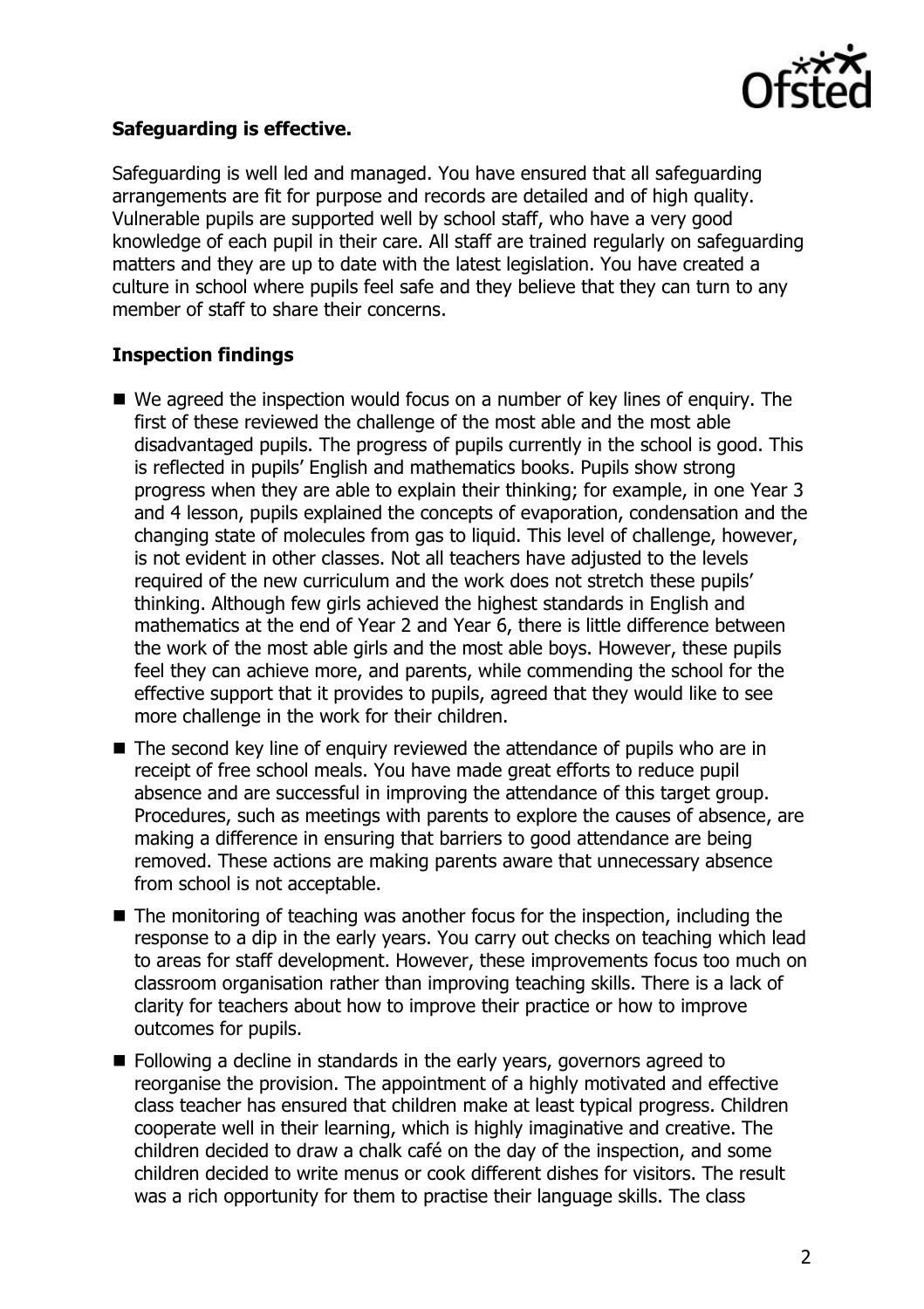

teacher supported children's learning with notable effect by posing challenging questions and children were engrossed in their work.

- The monitoring carried out by you and the governors ensures that the school development plans are targeting the right priorities. Improvements are clear in your response to the dip in the early years. Your actions were prompt and effective. This is not always evident in the school development plan, with some actions lacking detail and not clarifying how success is to be measured. This lack of clarity means that governors cannot fully evaluate the school's effectiveness or accurately identify actions for future improvement.
- Behaviour in school is well managed. Although you have recently found the need to exercise the full range of sanctions, this has been necessary to maintain the high expectations of behaviour at the school. Many parents commented favourably on the school's approach to supporting those pupils who find managing their behaviour difficult.
- Governance is strong. Governors are supporting and challenging leaders to set higher aspirations for pupils' performance. The governing body has only recently restructured and appointed a new, effective chair of governors who is setting a new direction for the school. Although the impact of this is yet to be seen, governors are aware of the need to tighten their focus on the use of pupil premium funding to challenge the most able disadvantaged pupils to make stronger progress.

# **Next steps for the school**

Leaders and those responsible for governance should ensure that:

- more precise targets are set to help teachers to improve their teaching skills
- $\blacksquare$  the school development plan includes more precise action and makes it clear how success will be measured
- $\blacksquare$  teachers embed the new curriculum, ensuring that sufficient opportunities are given to reach the highest standards.

I am copying this letter to the chair of the governing body, the director of education for the Diocese of Chester, the regional schools commissioner and the director of children's services for Cheshire West and Chester. This letter will be published on the Ofsted website.

Yours sincerely

Steve Bentham **Her Majesty's Inspector**